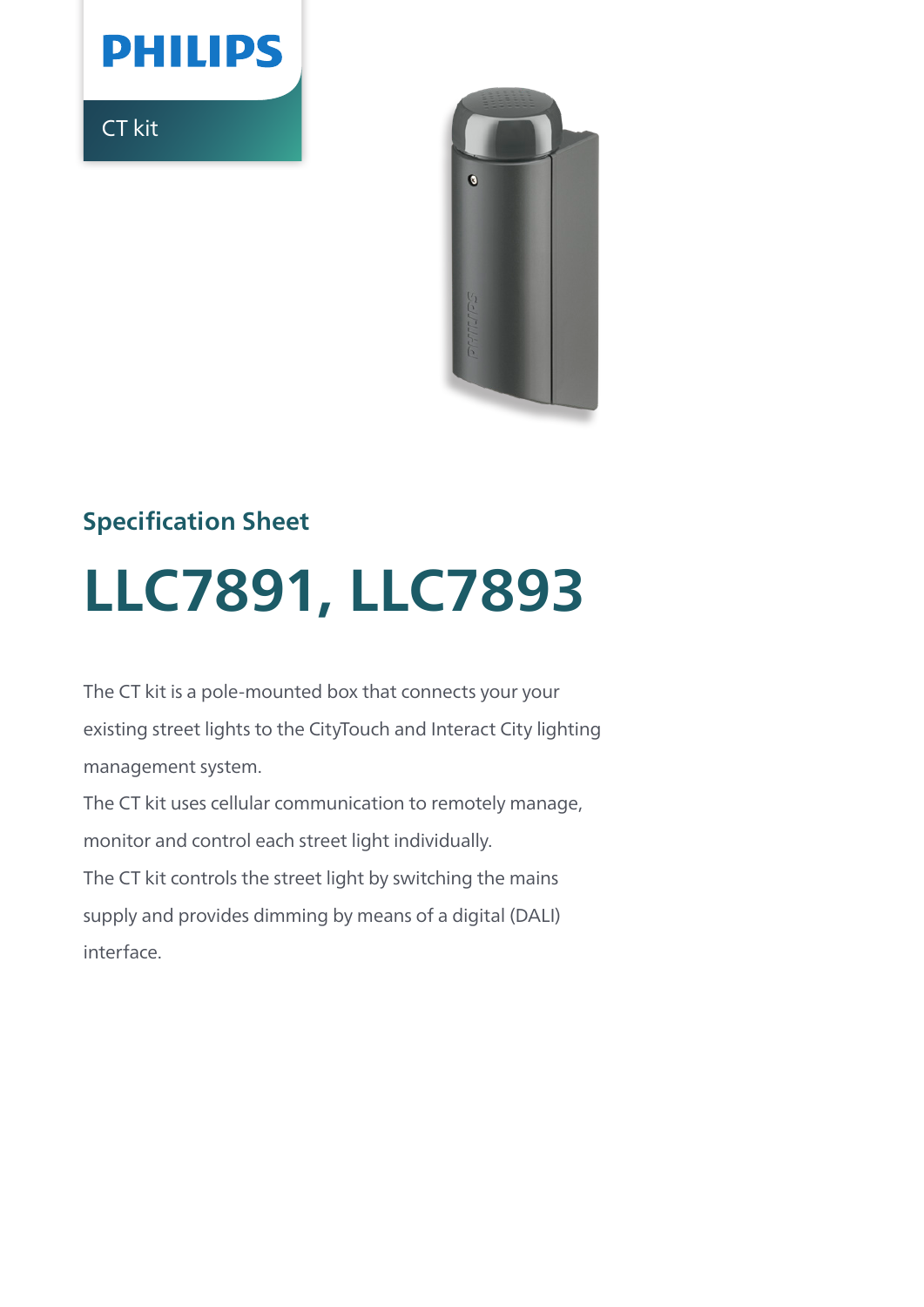# **LLC7891, LLC7893**

- The kit is mounted to the pole by metal bands or screws, and requires a drilled hole to bring the cable to the bottom of the pole, where it is connected to the luminaire.
- The CT kit provides true plug and play commissioning: it automatically connects to the mobile network, automatically locates itself with the onboard GPS, and automatically uploads its asset data to the lighting management system.
- The CT kit works with LED and HID street lights from almost any manufacturer.
- The CT kit is available in two versions. The mains switched version is meant for switched electricity grids, where a central cabinet turns on and off the light by switching the mains power. The astro clock version is meant for continuous electricity grids, where the light is turned on and off by the kit based on the local sunset and sunrise time.

### **Dimensional drawings**



LLC7891, LLC7893

## **Wiring diagram**

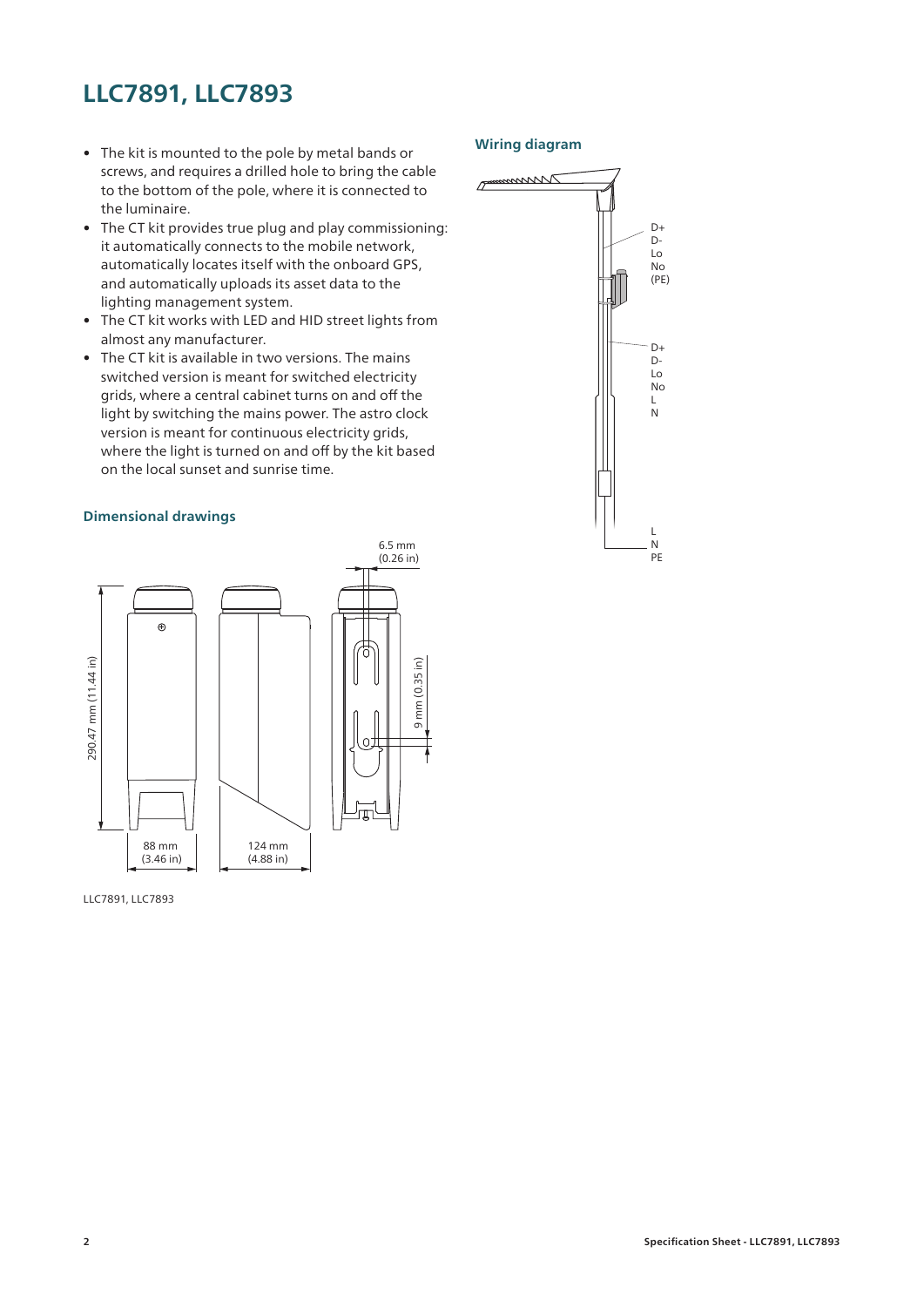# **Specifications**

## **Product Dimensions**

| $c_{\alpha}$ law |                             |
|------------------|-----------------------------|
| Weight           | 1.20 kg $(2.65 \text{ lb})$ |
| Depth            | 124 mm (4.88 in)            |
| Width            | 88 mm (3.46 in)             |
| Component height | 284 mm (11.18 in)           |

### **Color**

LLC7891, LLC7893 Dark Grey (RAL 7043)

## **Supply**

| Supply voltage                 | 220 to 240 Vac |
|--------------------------------|----------------|
| Mains voltage                  | 220 to 240 Vac |
| Accuracy on mains<br>voltage   | ±10%           |
| Mains frequency                | 50/60 Hz       |
| Accuracy on mains<br>frequency | $+5%$          |
| Rated current                  | ΔΔ             |

## **Cabling** Cabling diameter 6 to 12 mm Cable length 24 m maximum for DALI wires between kit and luminaire Wire diameter 0.75 to 1.5 mm<sup>2</sup> Wire quantity 7 wires preferred for dimming 5 wires for ON/OFF switching only **Connectivity** Technology 2G (GPRS, EDGE) 4G (LTE Cat M1 bands 3, 8 and 20) will be enabled remotely in future **Energy metering** Energy metering device Inside CT kit

## **Auto location**

Energy meter accuracy

| Positioning device   | Inside CT kit  |
|----------------------|----------------|
| Positioning accuracy | ∈CEP50 ≤ 2.5 m |

2% according EN50470-3 Class A

## **Astronomical clock control**

## Configurable range Remote configurable time offset range -120 to 120 minutes, sun elevation angle range -25 to 25° Default settings Default dusk/dawn angle 0°/0°

## **Surge immunity**

| Power supply | 6 kV Common Mode<br>acc. IEC61000-4-5. 2 Ω,<br>$1.2/50 \,\mu s$ , 8/20 $\mu s$    |
|--------------|-----------------------------------------------------------------------------------|
|              | 5 kV Differential Mode acc. IEC61000-<br>$4-5.2 \Omega$ , 1.2/50 µs,<br>$8/20$ µs |

## Standby power  $\leq 1$  W

**Power Consumption**

## **Control interface**

| Control method              | ON/OFF, DALI                |
|-----------------------------|-----------------------------|
| Intra-luminaire<br>DALI bus | IEC62386-101.               |
| Insulation                  | Class I, basic insulation   |
| Load capacity               | Maximum 3 DALI LED drivers. |

## **Mounting**

Connect cable to CT kit before mounting to pole. Fix to pole with metal bands or M6 screws.